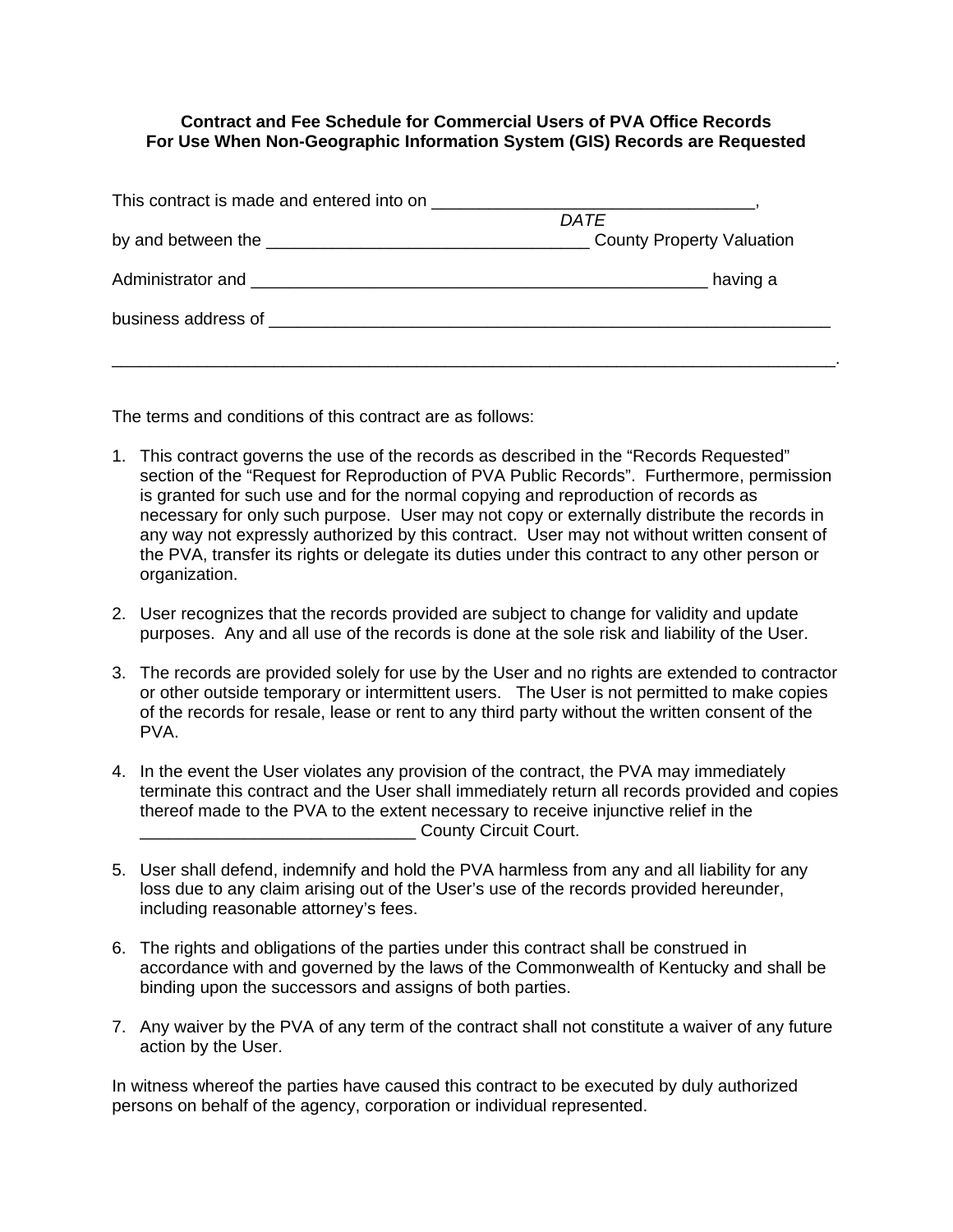## **COMMERCIAL USER**

| <b>PROPERTY VALUATION ADMINISTRATOR</b> |                                       |
|-----------------------------------------|---------------------------------------|
|                                         | PRINT NAME: _________________________ |
|                                         |                                       |

| ___ | <br>___ |
|-----|---------|
|     |         |